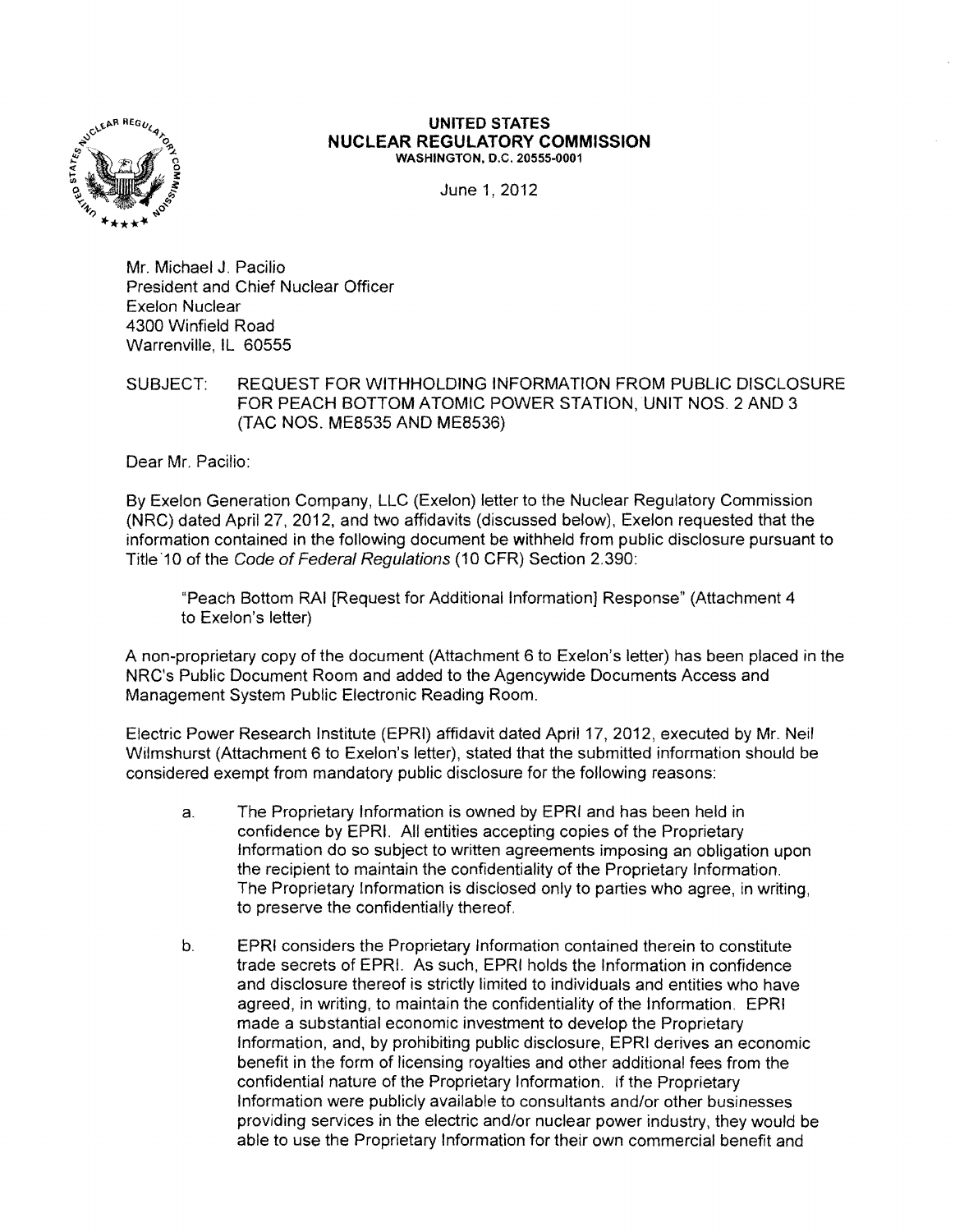profit and without expending the substantial economic resources required of EPRI to develop the Proprietary Information.

c. EPRI's classification of the Proprietary Information as trade secrets is justified by the Uniform Trade Secrets Act which California adopted in 1984 and a version of which has been adopted by over forty states. The California Uniform Trade Secrets Act, California Civil Code §§3426 - 3426.11, defines a "trade secret" as follows:

'''Trade secret' means information, including a formula, pattern, compilation, program device, method, technique, or process, that:

- (1) Derives independent economic value, actual or potential, from not being generally known to the public or to other persons who can obtain economic value from its disclosure or use; and
- (2) Is the subject of efforts that are reasonable under the circumstances to maintain its secrecy."
- d. The Proprietary Information contained therein are not generally known or available to the public. EPRI developed the Information only after making a determination that the Proprietary Information was not available from public sources. EPRI made a substantial investment of both money and employee hours in the development of the Proprietary Information. EPRI was required to devote these resources and effort to derive the Proprietary Information. As a result of such effort and cost, both in terms of dollars spent and dedicated employee time, the Proprietary Information is highly valuable to EPRI.
- e. A public disclosure of the Proprietary Information would be highly likely to cause substantial harm to EPRI's competitive position and the ability of EPRI to license the Proprietary Information both domestically and internationally. The Proprietary Information can only be acquired and/or duplicated by others using an equivalent investment of time and effort.

GE-Hitachi Nuclear Energy Americas LLC (GEH) affidavit dated April 4, 2012, executed by Mr. Louis M. Quintana (Attachment 6 to Exelon's letter), stated that the submitted information should be considered exempt from mandatory public disclosure for the following reasons:

- (4)a. Information that discloses a process, method, or apparatus, including supporting data and analyses, where prevention of its use by GEH's competitors without license from GEH constitutes a competitive economic advantage over GEH and/or other companies; and
- (4)b. Information that, if used by a competitor, would reduce their expenditure of resources or improve their competitive position in the design, manufacture, shipment, installation, assurance of quality, or licensing of a similar product.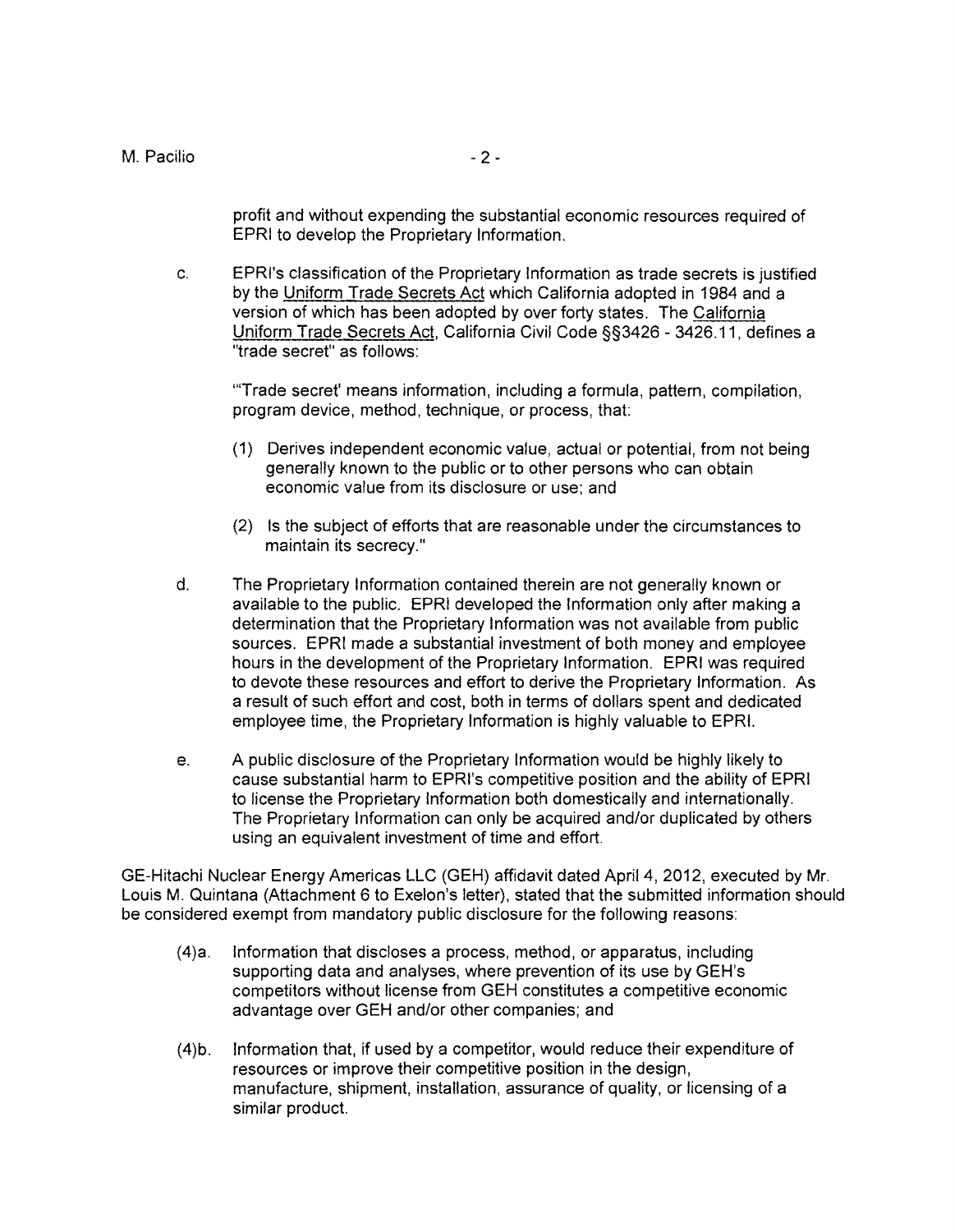## M. Pacilio and the state of  $\sim$  3 -

We have reviewed your application and the material in accordance with the requirements of 10 CFR 2.390 and, on the basis of the statements in the affidavit, have determined that the submitted information sought to be withheld contains proprietary commercial information and should be withheld from public disclosure. Therefore, the version of the submitted information marked as proprietary will be withheld from public disclosure pursuant to 10 CFR 2.390(b)(5) and Section 103(b) of the Atomic Energy Act of 1954, as amended.

Withholding from public inspection shall not affect the right, if any, of persons properly and directly concerned to inspect the document. If the need arises, we may send copies of this information to our consultants working in this area. We will, of course, ensure that the consultants have signed the appropriate agreements for handling proprietary information.

If the basis for withholding this information from public inspection should change in the future such that the information could then be made available for public inspection, you should promptly notify the NRC. You also should understand that the NRC may have cause to review this determination in the future, for example, if the scope of a Freedom of Information Act request includes your information. In all review situations, if the NRC makes a determination adverse to the above, you will be notified in advance of any public disclosure.

If you have any questions regarding this matter, I may be reached at 301-415-1420.

Sincerely,

Richard B. Ennis, Senior Project Manager Plant Licensing Branch 1-2 Division of Operating Reactor Licensing Office of Nuclear Reactor Regulation

Docket Nos. 50-277 and 50-278

cc: Mr. Neil Wilmshurst

Vice President and Chief Nuclear Officer Electric Power Research Institute 1300 West W.T. Harris Boulevard Charlotte, NC 28262

Mr. Louis M. Quintana Program Manager, EHS GE-Hitachi Nuclear Energy Americas LLC 3901 Castle Hayne Road Wilmington, NC 28401

Additional Distribution via Listserv